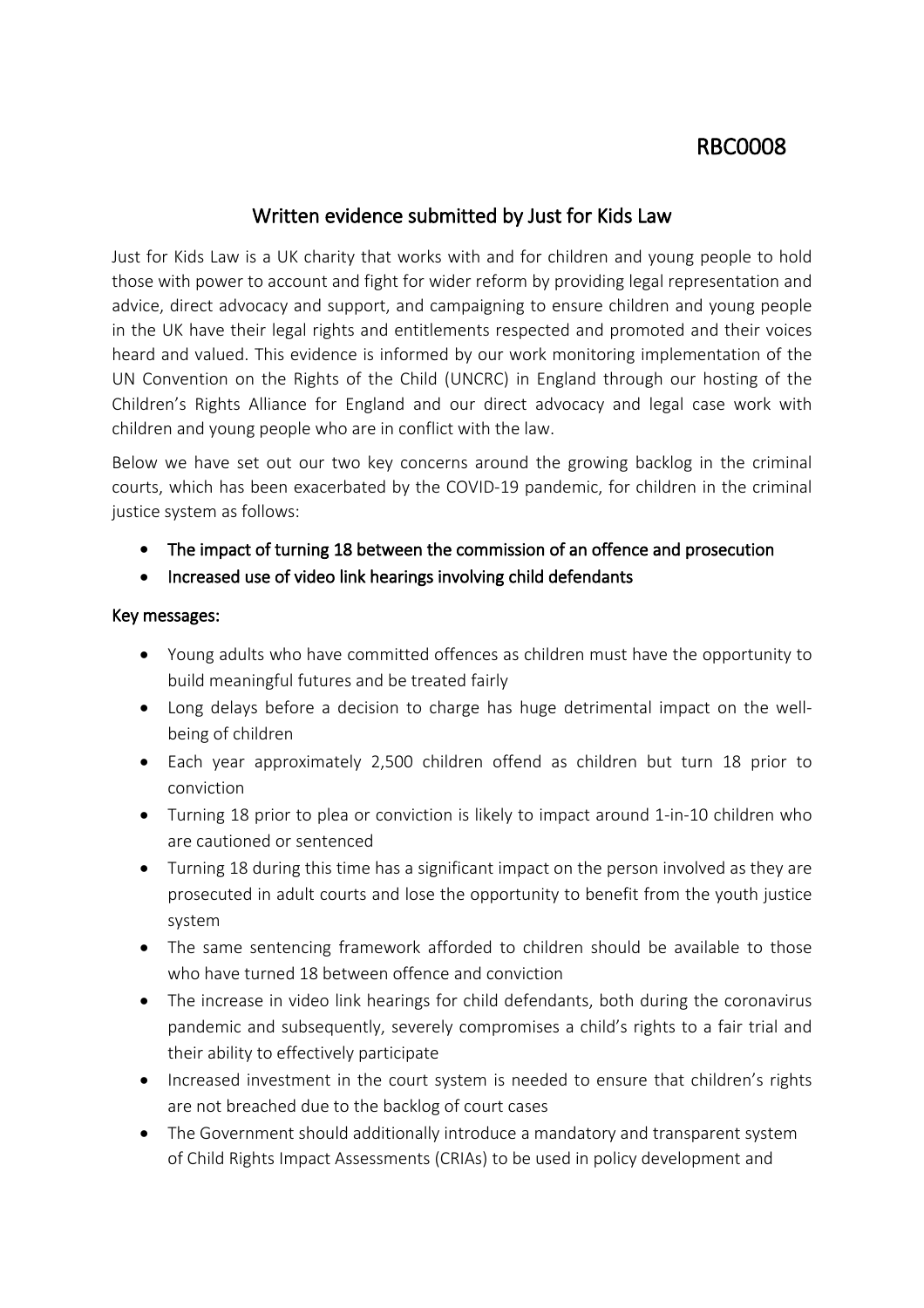budgetary decision-making, in implementing a COVID-19 recovery programme to tackle the growing backlog, to ensure the UNCRC is fully implemented

#### **The impact of turning 18 between the commission of an offence and prosecution**

Data from the Ministry of Justice and the Youth Justice Board for England and Wales shows that, even before the coronavirus pandemic, the average number of days taken from offences to completion for youth criminal cases in England Wales in the year ending December 2019 was 160 days  $-$  that is over 5 months and nearly 23 weeks.<sup>1</sup> This is an increase of 58 days (8 weeks) from December 2011 – the earliest year with available data. Worryingly, there has been a year-on-year increase – this is despite the number of completed youth criminal cases having reduced by nearly two-thirds (65%) from 88,981 in 2011 to 30,905 in 2019. The coronavirus pandemic has exacerbated already existing delays in the criminal justice system.

New statistics showing longer delays in the justice system reflect our experience of working with children and young people. System delay is the main reason children turn 18 between the commission of an offence and prosecution, resulting in real injustice. Such delays have a huge detrimental impact on the well-being of children and young people, particularly because children coming into contact with the criminal justice system are some of the most vulnerable in our society. They have often suffered abuse or neglect, have care experience and high levels of mental health issues or learning disabilities.<sup>2</sup> In some cases, delays mean they have turned 18 prior to proceedings commencing and they lose the protections that would have been available had they been dealt with as children. The coronavirus crisis has exacerbated delays throughout the criminal justice system and the impact on children approaching their 18th birthdays will be grave.

The United Nations Committee on the Rights of the Child (the UN Committee), has made it clear that "child justice systems should also extend protection to children who were below the age of 18 at the time of the commission of the offence but who turn 18 during the trial or sentencing process."<sup>3</sup>

The *List of issues prior to submission of the combined sixth and seventh reports of United Kingdom of Great Britain and Northern Ireland*, published by the UN Committee on 9

<sup>1</sup> Ministry of Justice and Youth Justice Board (2021) *Youth Justice Annual Statistics: 2019 to 2020 additional annexes*, Annex D1 <https://www.gov.uk/government/statistics/youth-justice-statistics-2019-to-2020>

<sup>2</sup> See for example: Charlie Taylor/ Ministry of Justice (2016) *Youth Justice Review: final report*; Prison Reform Trust (2016) In Care, Out of Trouble: How the life chances of children in care can be transformed by protecting *them from unnecessary involvement in the criminal justice system, An independent review chaired by Lord Laming;* Institute for Criminal Policy Research (2015) *The Youth Proceedings Advocacy Review: Final Report;* Lord Carlile of Berriew/ National Children's Bureau (2014) *Independent parliamentarians' inquiry into the operation and effectiveness of the youth court*

<sup>3</sup> United Nations Committee on the Rights of the Child (2019) *General Comment No. 24 on children's rights in the child justice system, para 31*

[https://docstore.ohchr.org/SelfServices/FilesHandler.ashx?enc=6QkG1d%2FPPRiCAqhKb7yhsqIkirKQZLK2M58](https://docstore.ohchr.org/SelfServices/FilesHandler.ashx?enc=6QkG1d%2FPPRiCAqhKb7yhsqIkirKQZLK2M58RF%2F5F0vEnG3QGKUxFivhToQfjGxYjV05tUAIgpOwHQJsFPdJXCiixFSrDRwow8HeKLLh8cgOw1SN6vJ%2Bf0RPR9UMtGkA4) [RF%2F5F0vEnG3QGKUxFivhToQfjGxYjV05tUAIgpOwHQJsFPdJXCiixFSrDRwow8HeKLLh8cgOw1SN6vJ%2Bf0RPR](https://docstore.ohchr.org/SelfServices/FilesHandler.ashx?enc=6QkG1d%2FPPRiCAqhKb7yhsqIkirKQZLK2M58RF%2F5F0vEnG3QGKUxFivhToQfjGxYjV05tUAIgpOwHQJsFPdJXCiixFSrDRwow8HeKLLh8cgOw1SN6vJ%2Bf0RPR9UMtGkA4) [9UMtGkA4](https://docstore.ohchr.org/SelfServices/FilesHandler.ashx?enc=6QkG1d%2FPPRiCAqhKb7yhsqIkirKQZLK2M58RF%2F5F0vEnG3QGKUxFivhToQfjGxYjV05tUAIgpOwHQJsFPdJXCiixFSrDRwow8HeKLLh8cgOw1SN6vJ%2Bf0RPR9UMtGkA4)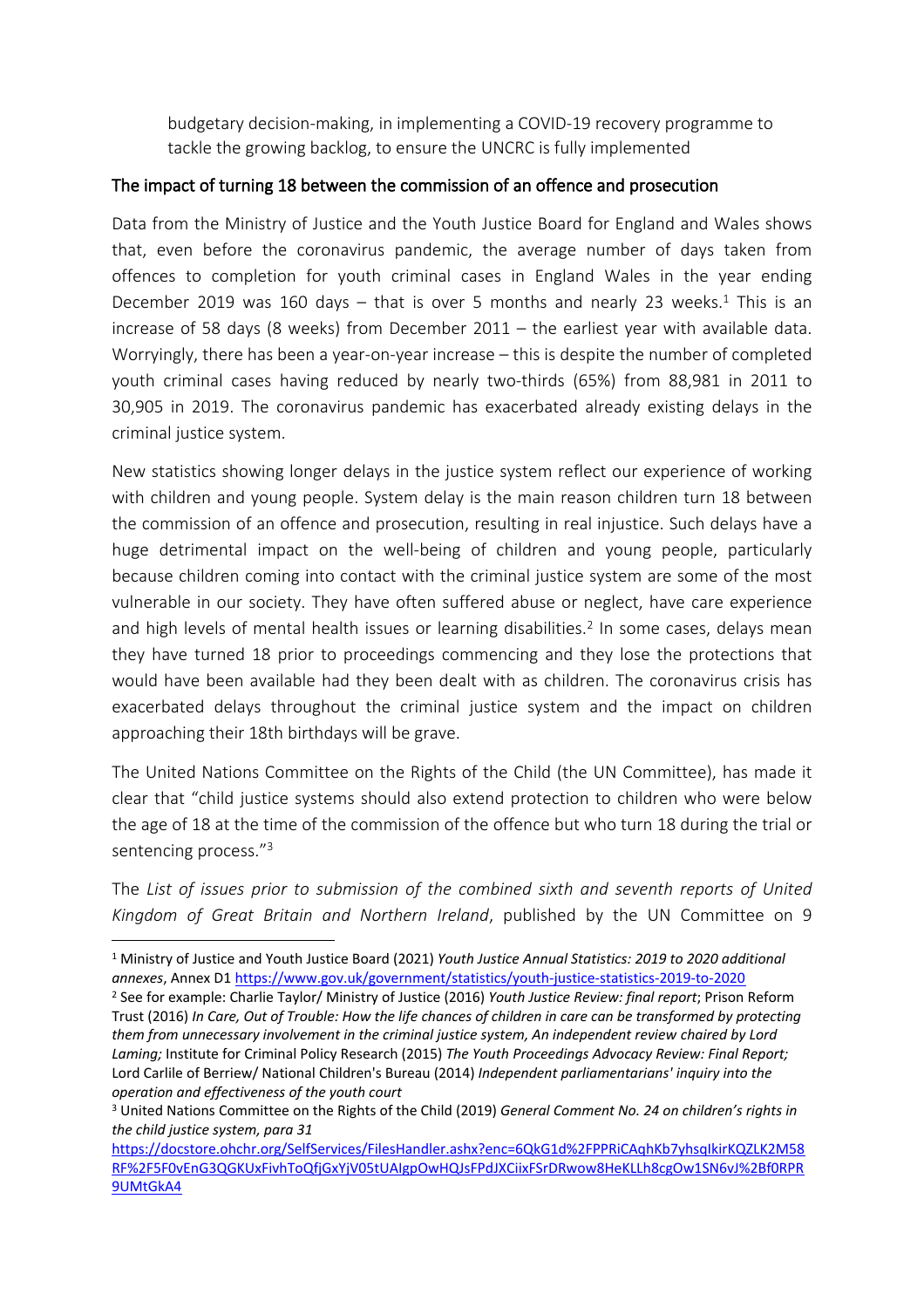February 2021 specifically asks the State party to explain the measures taken or envisaged, across all devolved administrations, overseas territories and Crown dependencies, to "ensure the application of the child justice system to all children… and that it extends protection to children who were below the age of 18 at the time of the offence but who turned 18 during the trial or sentencing process."<sup>4</sup>

The youth justice system gives children some special protections, for example, they are more likely to be diverted away from the formal criminal justice system through diversion schemes and their welfare must be considered by the various agencies involved. However, those who have committed offences as children, but are not dealt with until they have turned 18, are not able to benefit from those legal protections. This is contrary to what is stipulated by the UN Committee.

There is currently no principle to fast-track charging decisions in the cases of children, including those approaching their 18th birthday, a majority of whom are 'Released Under Investigation' for an unspecified period. This is despite the inequity which will follow if they are prosecuted once they have become adults. For their peers who committed an offence at the same age but who were dealt with before their 18th birthday, the outcomes will be vastly different. The damaging consequences of turning 18 between the date of the offence and prosecution include loss of anonymity, reduced likelihood of diversion, only being eligible for adult sentences, longer supervision periods (heightening the risk of breach) and much longer rehabilitation periods which reduce employment prospects and prevent people moving on with their lives. Longer rehabilitation periods also act as a barrier to a pro-social identity and inhibit young adults' ability to build a crime-free future, which comes at a huge cost to society and the public purse.

#### *Loss of presumption of diversion*

If someone is under 18 at date of disposal there is a strong presumption in favour of diversion.<sup>5</sup> Youth cautions are only available to children aged 10-17 inclusive and cannot be given to an 18-year-old regardless of date of offence.  $6$  A young person who is 18 at the time of the disposal can only access adult cautions, and this has implications for the type of support they receive and how it is administered.

#### *Availability of Youth Offending Team (YOT) support*

Children given a youth caution are referred to the YOT who can offer interventions and support to reduce the likelihood of reoffending. Once 18, a young person is no longer eligible

<sup>4</sup> United Nations Committee on the Rights of the Child (2021) *List of issues prior to submission of the combined sixth and seventh reports of United Kingdom of Great Britain and Northern Ireland*, para 31(b) [Treaty](https://tbinternet.ohchr.org/_layouts/15/treatybodyexternal/Download.aspx?symbolno=CRC%2fC%2fGBR%2f%20QPR%2f6-7&Lang=en) [bodies](https://tbinternet.ohchr.org/_layouts/15/treatybodyexternal/Download.aspx?symbolno=CRC%2fC%2fGBR%2f%20QPR%2f6-7&Lang=en) [Download](https://tbinternet.ohchr.org/_layouts/15/treatybodyexternal/Download.aspx?symbolno=CRC%2fC%2fGBR%2f%20QPR%2f6-7&Lang=en) [\(ohchr.org\)](https://tbinternet.ohchr.org/_layouts/15/treatybodyexternal/Download.aspx?symbolno=CRC%2fC%2fGBR%2f%20QPR%2f6-7&Lang=en)

<sup>5</sup> Crown Prosecution Service (2020) *Legal Guidance: Youth Offenders* [Youth](https://www.cps.gov.uk/legal-guidance/youth-offenders) [Offenders](https://www.cps.gov.uk/legal-guidance/youth-offenders) [|](https://www.cps.gov.uk/legal-guidance/youth-offenders) [The](https://www.cps.gov.uk/legal-guidance/youth-offenders) [Crown](https://www.cps.gov.uk/legal-guidance/youth-offenders) [Prosecution](https://www.cps.gov.uk/legal-guidance/youth-offenders) [Service](https://www.cps.gov.uk/legal-guidance/youth-offenders) [\(cps.gov.uk\)](https://www.cps.gov.uk/legal-guidance/youth-offenders), see also Home Office Circular 18/1994

<sup>6</sup> Ministry of Justice and Youth Justice (2013) *Youth cautions: Guidance for police and youth offending teams* [https://assets.publishing.service.gov.uk/government/uploads/system/uploads/attachment\\_data/file/354050/](https://assets.publishing.service.gov.uk/government/uploads/system/uploads/attachment_data/file/354050/yjb-youth-cautions-police-YOTs.pdf) [yjb-youth-cautions-police-YOTs.pdf](https://assets.publishing.service.gov.uk/government/uploads/system/uploads/attachment_data/file/354050/yjb-youth-cautions-police-YOTs.pdf)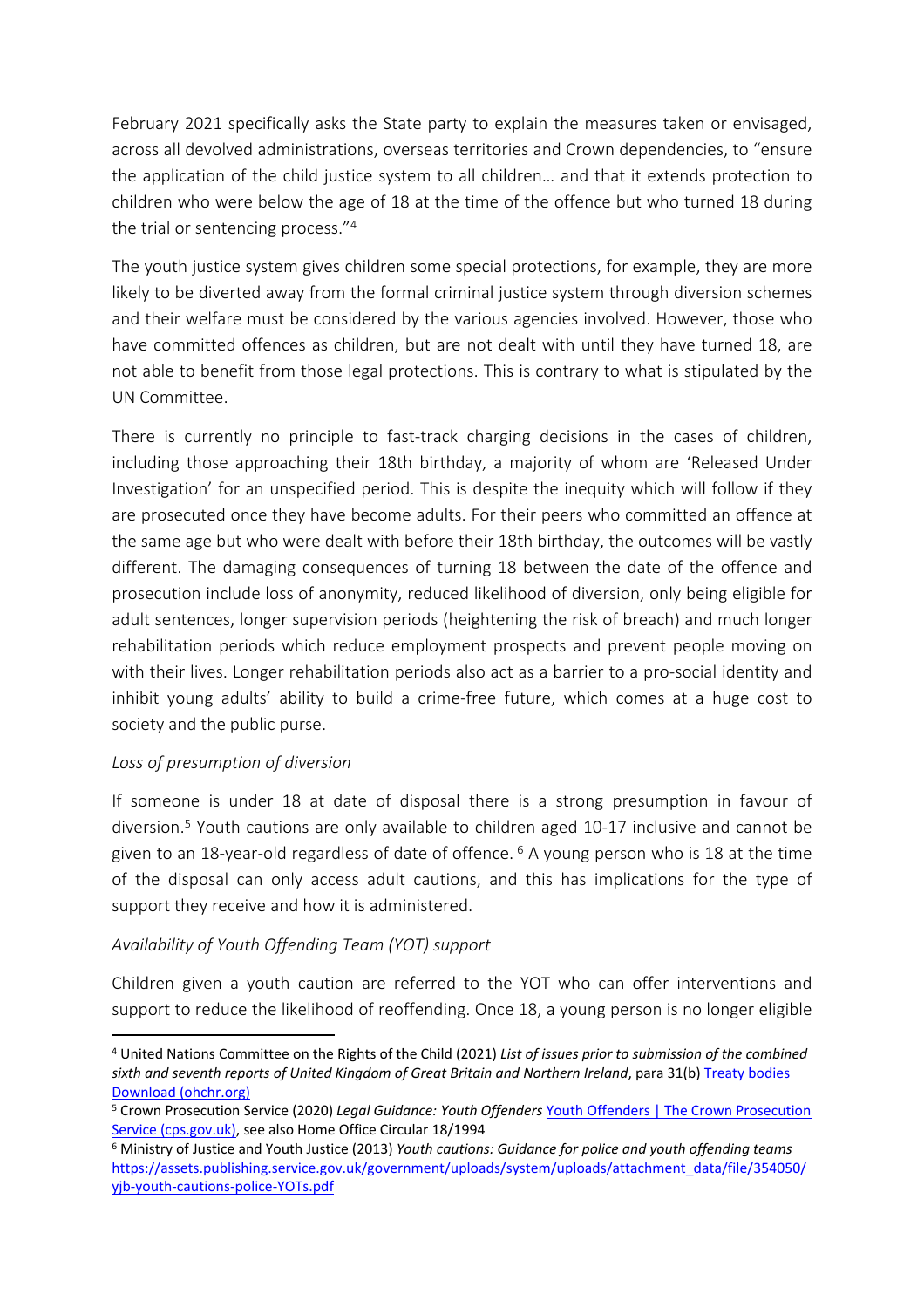to be supported and supervised by the YOT, cutting them off from support designed to prevent re-offending. The support of the YOT can make a crucial difference in supporting those who committed offences as children to successfully complete any interventions and to move away from offending.

### *Adult Courts*

A child who turns 18 during a criminal case can continue to have their case heard in a youth court. However, if a child turns 18 before their case gets to court, their case must be dealt with by the adult courts. Despite their age at the date of the offence, defendants in the adult courts do not have access to the modified procedures and physical layout of the youth court, which were designed to help children and young people to understand and participate in the proceedings.

#### *Adult sentences*

The principle aim of the youth justice system is undermined by the inequities experienced by children who turn 18 in the criminal justice system. If a child turns 18 before conviction, the youth court may retain sentence. If a child turns 18 before proceedings start, they can no longer receive youth sentences, regardless of the date of the offence. As a result, they become subject to the purposes of adult sentences which include deterrence and punishment of the offender. This is a significant shift from the sentencing of children and young people, which has the prevention of offending as its principle aim and the welfare of the child as a central consideration.<sup>7</sup> Those who offend as children should not lose the opportunity to benefit from the youth sentencing framework and shorter rehabilitation periods because of system delays that are no fault of their own, which existed before the coronavirus pandemic.

#### *Loss of anonymity*

Children who turn 18 prior to conviction lose their automatic right to anonymity during the court process, despite being a child at the age of the offence. While reporting restrictions are automatic in the youth court, this is not the case post 18 where it is discretionary.

## **Increased use of video link hearings involving child defendants**

We are extremely concerned that the increase in video link hearings for child defendants, both during the coronavirus pandemic and subsequently, severely compromises a child's rights to a fair trial and their ability to effectively participate. We do not believe that an increased use of video link hearings is the answer to reducing the court backlog.

As noted above, children in the criminal justice system are some of the most vulnerable in society which make it more difficult for children to effectively participate in court

<sup>7</sup> Sentencing Council (2017) *Sentencing Children and Young People: Definitive guideline* [https://www.sentencingcouncil.org.uk/wp-content/uploads/Sentencing-Children-and-Young-People](https://www.sentencingcouncil.org.uk/wp-content/uploads/Sentencing-Children-and-Young-People-definitive-guideline-Web.pdf)[definitive-guideline-Web.pdf](https://www.sentencingcouncil.org.uk/wp-content/uploads/Sentencing-Children-and-Young-People-definitive-guideline-Web.pdf)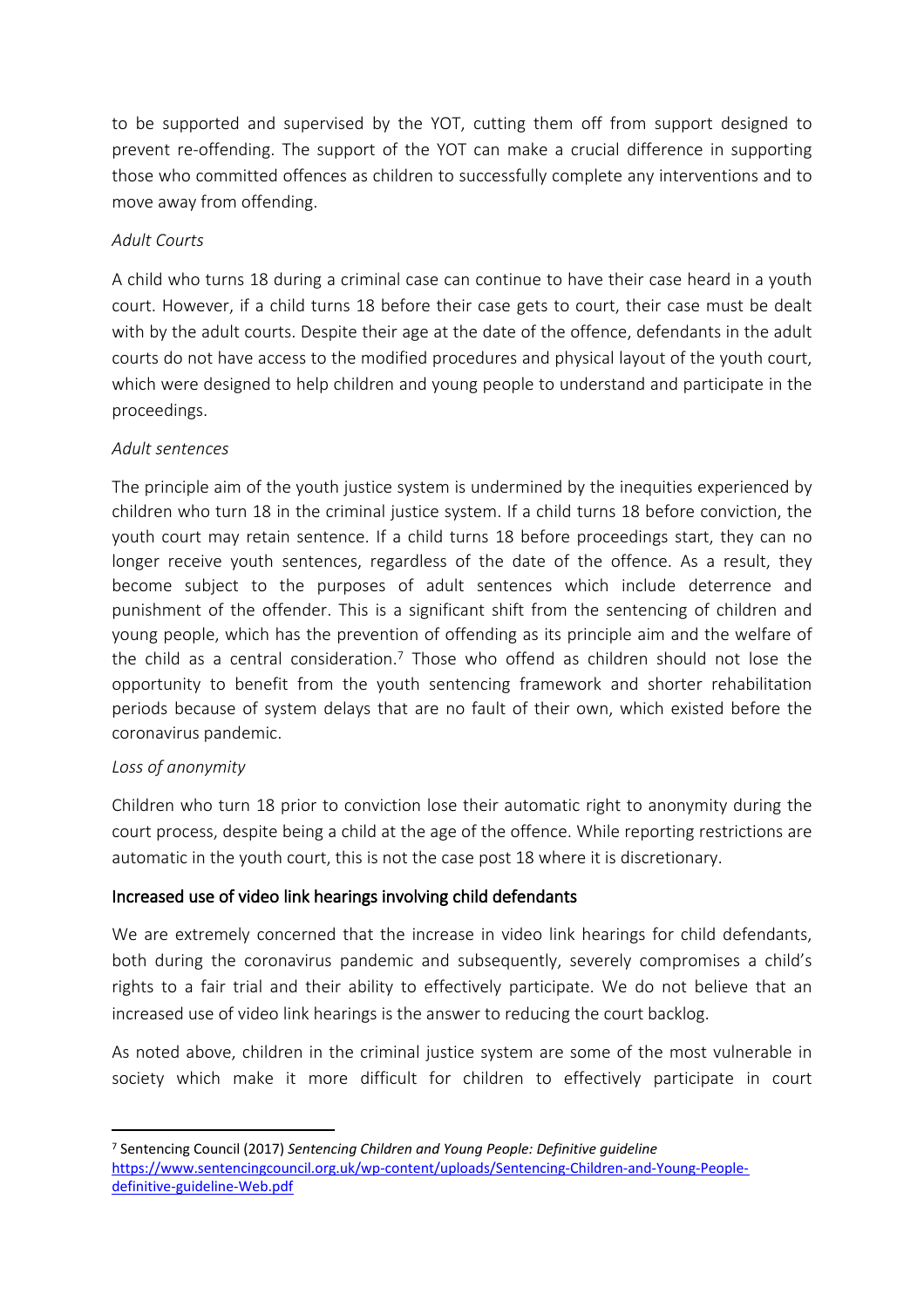proceedings. The findings of reviews of the youth justice system have identified the same.<sup>8</sup> The use of video link adds a significant extra layer of difficulty.

Although during the pandemic video and audio link proceedings have been implemented as an exceptional measure to facilitate the continuance of criminal justice proceedings, the long-term normalisation of this practice could undermine fair and equal justice for the foreseeable future, negatively impacting child defendants. It also conflicts with international legal standards on the right to a fair trial.

Multiple pre-pandemic studies have shown that remote justice proceedings are an inadequate substitute for in-person hearings, with vulnerable and younger defendants especially at risk of unfair hearings. Research has evidenced that remote hearings can interfere with defendants' rights to access effective legal assistance, to participate effectively at their own hearings, and to review and challenge information and evidence relevant to the proceedings, particularly in the case of vulnerable defendants. Vulnerable defendants are especially vulnerable to unfair trials where trial proceedings are conducted remotely. There is currently no reliable system to identify those who have mental health or neurodiverse needs and cognitive impairment disabilities, particularly considering that these are often 'hidden' disabilities and the defendant may be reluctant to disclose them.

Similar concerns have been highlighted in a recent report on the evaluation of a tool which enables first appearance remand hearings in the magistrates' court with the defendant appearing by video link. Whilst the report does not specifically assess the use of video courts in the context of youth proceedings, a number of findings for adult proceedings could well apply or be exacerbated in the context of youth proceedings. The data is complex but highlights some overarching issues with the use of video courts. The report, funded by the Home Office and carried out by the Sussex Police and Crime Commissioner in conjunction with the University of Sussex, found that "loss of face-to-face contact in video court can create challenges in terms of advocates developing trust and rapport with their clients" and that "appearing over the video link could make defence advocates less effective, particularly in relation to bail applications".<sup>9</sup> It concluded that individuals whose cases were handled remotely were more likely to receive a custodial sentence – those sentenced in the more traditional court setting were more likely to receive fines or other community sentences. A previous Ministry of Justice 2010 evaluation of a 'virtual courts' pilot also found that the rate of guilty pleas and custodial sentences were higher in the video court than in traditional courts.<sup>10</sup> These findings have very serious ramifications for our justice system as more

<sup>8</sup> See for example: Charlie Taylor/ Ministry of Justice (2016) *Youth Justice Review: final report*; Prison Reform Trust (2016) In Care, Out of Trouble: How the life chances of children in care can be transformed by protecting *them from unnecessary involvement in the criminal justice system, An independent review chaired by Lord Laming;* Institute for Criminal Policy Research (2015) *The Youth Proceedings Advocacy Review: Final Report;* Lord Carlile of Berriew/ National Children's Bureau (2014) *Independent parliamentarians' inquiry into the operation and effectiveness of the youth court*

<sup>9</sup> Fielding, N., Braun, S., Hieke, G. and Mainwaring, C. (2020) *Video Enabled Justice: Evaluation* [Microsoft](https://www.sussex-pcc.gov.uk/media/4862/vej-final-report-ver-12.pdf) [Word](https://www.sussex-pcc.gov.uk/media/4862/vej-final-report-ver-12.pdf) [-](https://www.sussex-pcc.gov.uk/media/4862/vej-final-report-ver-12.pdf) [VEJ](https://www.sussex-pcc.gov.uk/media/4862/vej-final-report-ver-12.pdf) [Final](https://www.sussex-pcc.gov.uk/media/4862/vej-final-report-ver-12.pdf) [Report](https://www.sussex-pcc.gov.uk/media/4862/vej-final-report-ver-12.pdf) [\(Ver](https://www.sussex-pcc.gov.uk/media/4862/vej-final-report-ver-12.pdf) [12\).docx](https://www.sussex-pcc.gov.uk/media/4862/vej-final-report-ver-12.pdf) [\(sussex-pcc.gov.uk\)](https://www.sussex-pcc.gov.uk/media/4862/vej-final-report-ver-12.pdf)